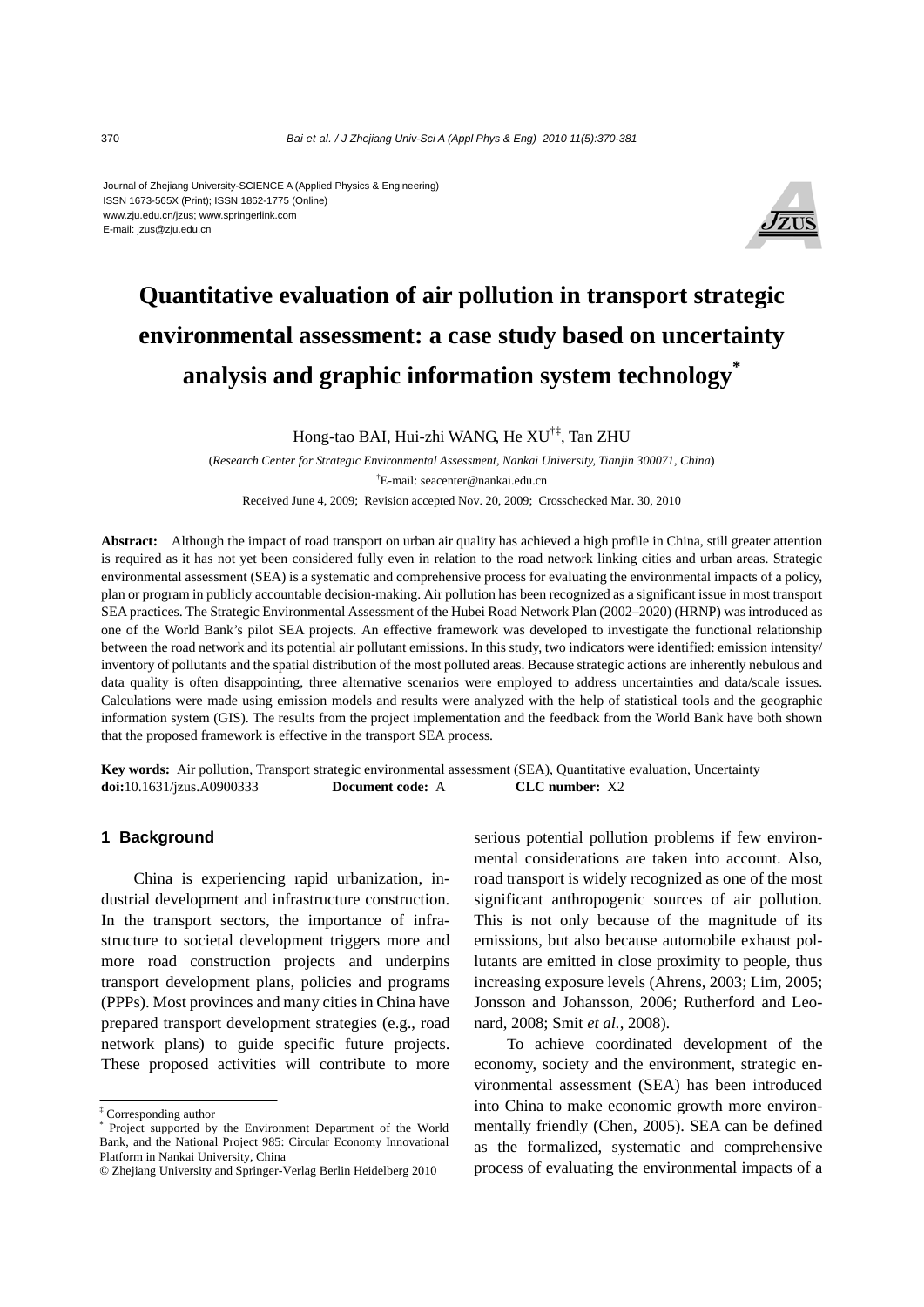policy, plan or program and its alternatives, including the preparation of a written report on the findings of that evaluation, and using the findings in publicly accountable decision-making (Therivel *et al.*, 1992; Therivel, 2004). SEA has been widely accepted as being an effective tool for evaluating the impact of development PPPs at the early stages of the overall planning process (Tonk and Verheem, 2000; Bina, 2001; Fischer, 2003). In 2002, China promulgated legal requirements for SEA with the adoption of the Environmental Impact Assessment Law of the People's Republic of China (the EIA Law). Implemented in China in 2003, the EIA Law required plans that have potential significant environmental effects to undergo environmental impact assessment. Although SEA has a legal foundation in China, the EIA Law does not cover the whole range of strategic PPPs.

When it comes to large scale and long-term plans and policies, in China, both data availability and data quality are disappointing, so 'data-hungry techniques' would be relied on for most SEAs. As for a road network plan, most transport SEA practices consider air pollution as a significant issue and the screening of air quality as an important indicator (Bai *et al.*, 2004; OECD, 2004; Donnelly *et al.*, 2007). However, the relationship between potential transport emissions and the resulting concentrations is by no means simple (Costabile and Allegrini, 2008). It is critical but difficult for decision-makers and SEA practitioners to evaluate or forecast the impacts of automobile exhaust pollutants on air quality (Fischer, 2002). To make a transport SEA more effective, researchers urgently need to develop more flexible approaches for linking transport emissions and air quality (Fischer, 2004). With the help of scenario analysis for addressing the problems of missing data and uncertainties, this paper introduces a quantitative evaluation of air pollution as part of a pilot study in China—the Strategic Environmental Assessment of the Hubei Road Network Plan (2002–2020) (HRNP), supported by the World Bank.

## **2 Overview of the strategic environmental assessment for the Hubei Road Network Plan (2002–2020)**

Located in central China, Hubei has an area of  $185900 \text{ km}^2$  (similar in size to Syria or about twice the size of South Korea) and has a central location in the transportation system (Fig. 1). It is at the crossroad of the north-south axis of the Beijing-Guangzhou link and the east-west axis of the Shanghai-Chengdu link. To improve economic and transport development, the HRNP 2002–2020 was completed in 2004 and approved by the provincial government at the end of that year. As a typical road network plan, it consists of "6-longitudinal, 5-latitudinal and 1-loop" roads (abbreviated as the "651" road network), and some branches as connecting roads. The total length of the "651" road



**Fig. 1 Location of Hubei Province and the Hubei Road Network Plan (HRNP)**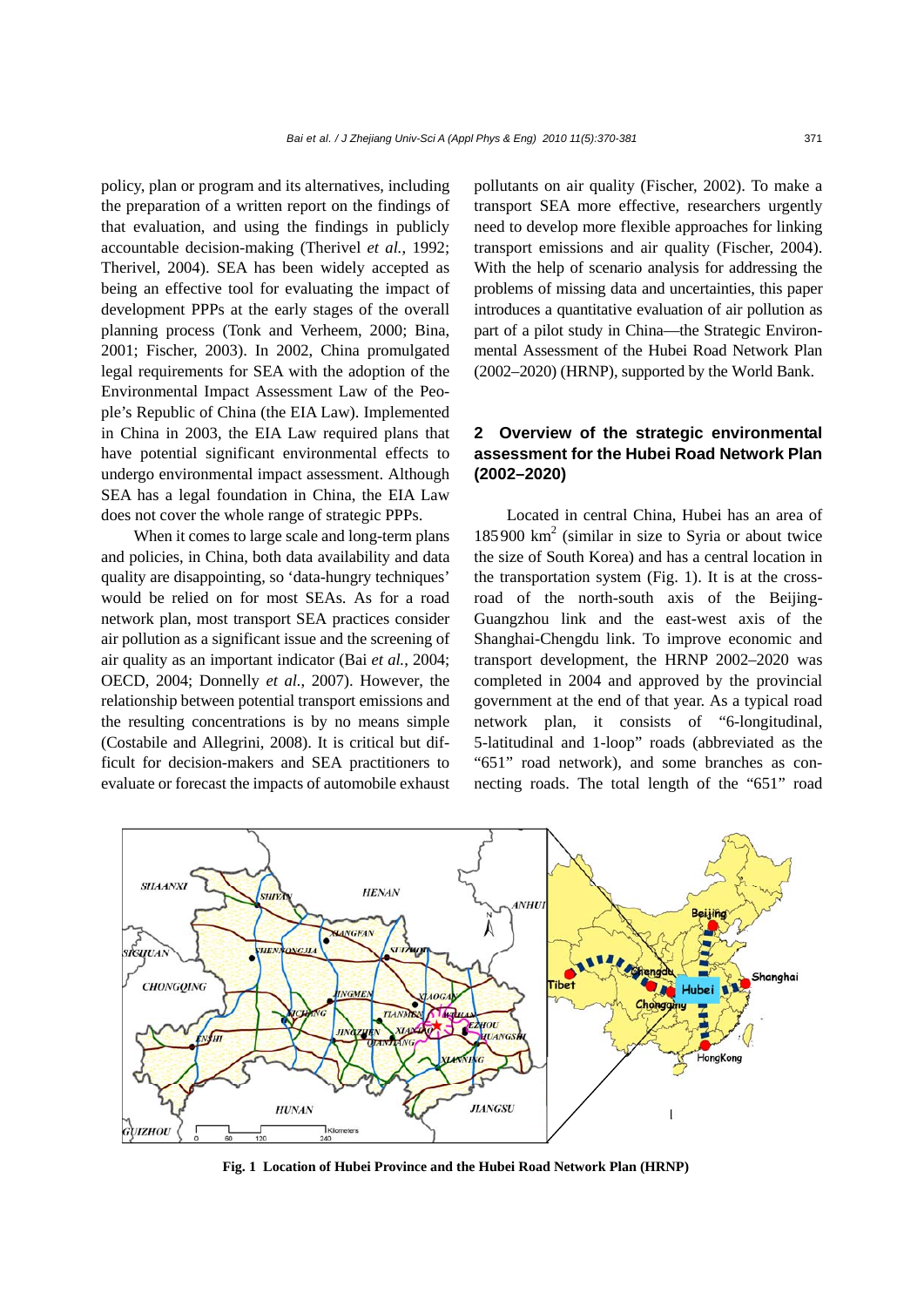network will be up to 7350 km, including 5000 km of expressways and 2350 km of classes I and II highways.

Core procedural elements in a typical SEA process in China include the following stages: screening, scoping, impact assessment/forecasting, monitoring and public participation (Partidario, 2000; Fischer, 2006; Fahy and Cinneide, 2008). The screening stage is used to determine if an SEA is needed and, if so, what type of SEA should be carried out. At the scoping stage, the likely extent (geographic, temporal and thematic) and the level of detail required in the assessment are determined, baseline information is collected, and environmental problems are identified. The assessment/forecasting stage is key for the SEA process and should be sufficiently robust and transparent to convince stakeholders and the public that the results are as reliable as possible. Developing strategic alternatives and predicting/ evaluating the effects, and proposing reasonable measures to avoid and minimize adverse impacts are also performed at this stage.

According to the EIA Law in China, for integrated plans "one land, three-area plan" (short form of "land-use planning, construction and development plans for regional, river basin and sea areas plans"; special plan includes: industry, agriculture, stockbreeding, forestry, energy, water management, transport, city construction, tourism and development of natural resources plan), an SEA should be conducted during the planning and preparation phase. For special plans with more detailed standards and requirements (e.g., sector plans), an SEA should be conducted after a draft plan has been prepared and completed but prior to submission of the plan for review and approval. After the transport plan for HRNP was completed and approved, the SEA (Fig. 2) was carried out by ECON Pöyry (Norway) and the SEA Centre of Nankai University (China) with the support of the World Bank. There are some differences between the terms of reference (ToR) for SEA provided by the World Bank and the requirements of the EIA Law and relevant EIA plan guidelines. Thus, this SEA is an example of an 'international SEA' and includes some new ideas on how to conduct an SEA in China. Both consultants decided to take air pollutant emissions as one of the key issues based on the results of impact identification, the opinions of stakeholders and the applicability of assessment methods.

## **3 Evaluation process for air quality**

The framework of evaluation for air pollution in this transport SEA is shown in Fig. 3. The key pollutant and its spatial extension are identified first based on an analysis of the plan. Then appropriate methods (e.g., scenario analysis) are used to address uncertainties. Data gathered and produced are processed to meet the emission models. Taking the road users into account, the SEA identifies the instantaneous emission intensity and inventory of the automobile exhaust pollutants on a certain road section and the spatial distribution of the most polluted areas. This focus is necessary for two reasons: (1) an SEA is supposed to evaluate environmental issues from a strategic viewpoint and (2) more detailed data and technologies are often unavailable. In this study, the emission intensity was calculated based on a statistical tool and the spatial distribution of pollution was determined using the Geographic Information System (GIS). Finally, some mitigation measures were also proposed.

## **3.1 Identifying the objectives**

Empirical evidence has shown that there are two types of air pollution caused by road transport: (1) air pollutants like dust and asphalt smoke (which are temporary and restorable), produced in the construction phase; and (2) automobile exhaust pollution including key air pollutants produced mainly in the operating phase, which is the key issue of this SEA. Clearly, environmental impacts from transport vary in terms of their spatial extension, ranging from global to local (Fischer, 2006).

Based on the opinions of stakeholders, availability of data and applicability of assessment methods, (1) two years were selected for forecasting, 2010 (short-term) and 2020 (long-term), and (2) the air pollution assessment was divided into two parts, including not only the emission intensity of key air pollutants, but also an inventory of greenhouse gases caused by the HRNP. The key issues of air pollution assessment were then identified (Table 1).

**Table 1 Scoping of air assessment** 

| Priorities | Key issues                                            |
|------------|-------------------------------------------------------|
| Air        | $CO$ , $NOr$ emission intensities in the road network |
| Climate    | Greenhouse gas emission in the road network           |
| factors    |                                                       |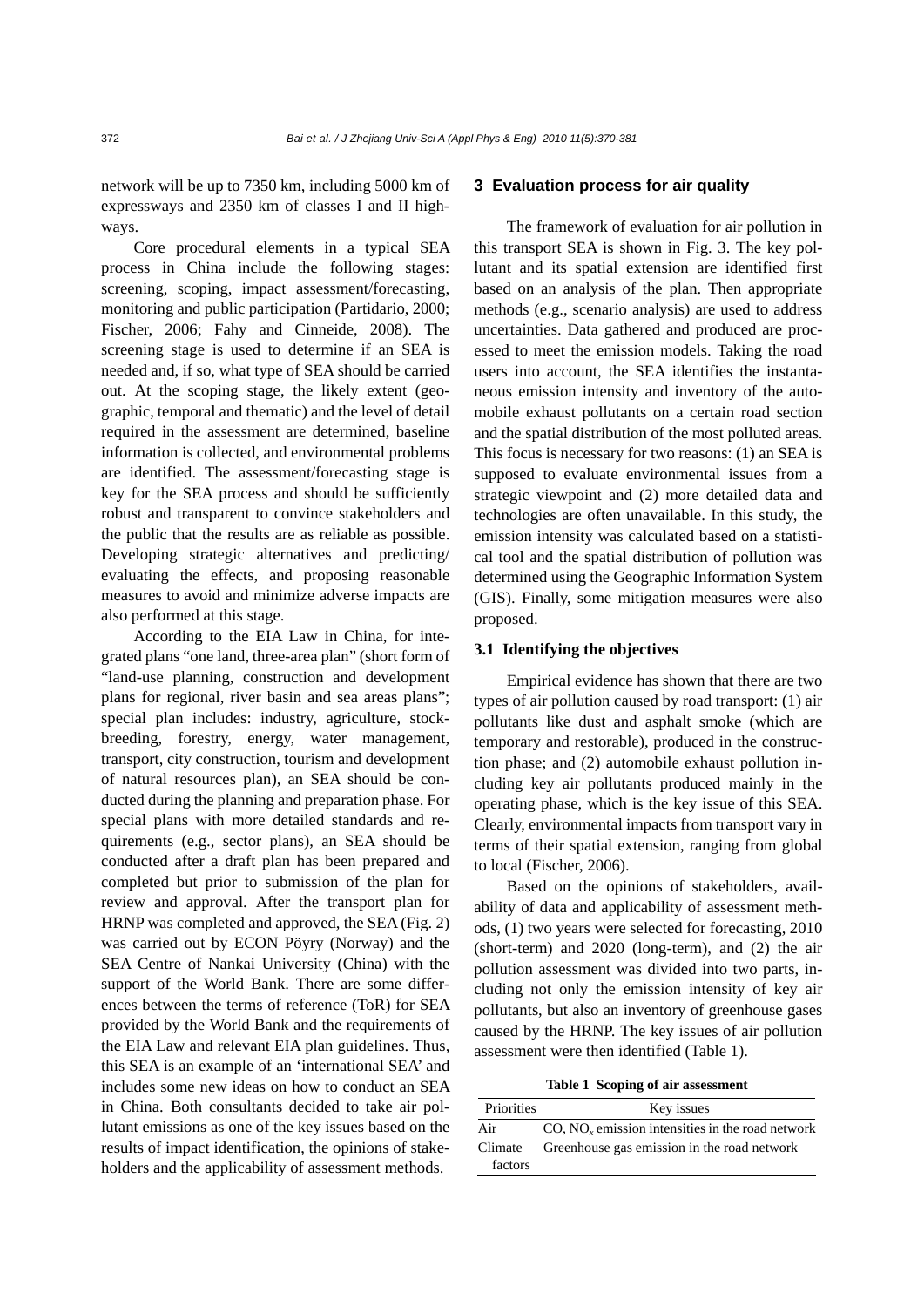



**Fig. 3 Framework of evaluation process**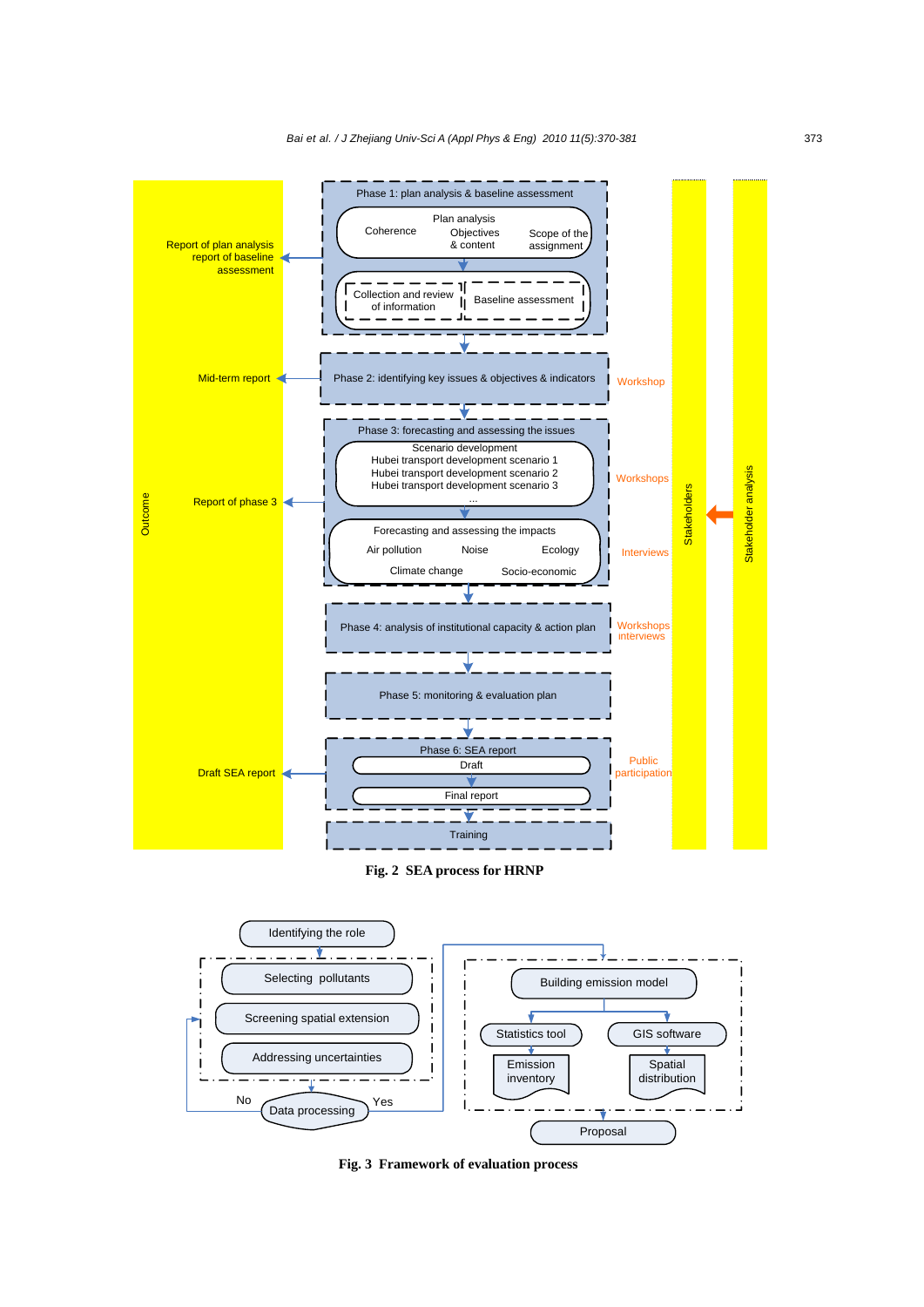#### **3.2 Screening the spatial extension**

The spatial extension of impacts for a certain pollutant is determined by its inherent attributes and the environment such as the meteorological status (Mediavilla-Sahagún and ApSimon, 2006; Joao, 2007; Ozden *et al.*, 2008).

As for the greenhouse gases, such as  $CO<sub>2</sub>$ ,  $CH<sub>4</sub>$ and  $N_2O$ , the global concentration is of interest regardless of the instantaneous meteorological status, so total emission inventories are valuable in providing an estimate of the contribution of transport to air pollution compared with other activities (Faiz, 1993).

The spatial distribution of other air pollutants, especially automobile exhaust pollutants such as CO and  $NO<sub>x</sub>$  is quite different. Road transport differs from other sources of air pollution in that its emissions are released in very close proximity to human receptors. This reduces the opportunity for the atmosphere to dilute the emissions and render them less likely to damage human health (Jantunen *et al.*, 1998). But as network plans often cover national or regional areas, most major roads would be considered as links between central cities and consequently located away form urban areas. The distribution of human receptors is difficult to identify and necessary meteorological data are often unavailable. Besides, there may be relatively few inhabitants alongside these roads. However, the negative impacts of automobile exhaust pollutants on the road users should be considered. So the issue of spatial extension for a road network plan related to SEAs needs further consideration. It is widely accepted that in most cases, most emissions occur at the time and place of transport use (Colvile *et al.*, 2001) and the pollutants are localized temporarily on the road surface. Based on the assumption that there are many sheltering structures with absolute steady meteorological status (This assumption is reasonable and feasible for: (1) The most effective SEA practice should keep to the maximal probability principle to forecast pollution issues and (2) The so-called shelters are in fact common, maybe more and more widely in the future, in the form of the sound barriers and ecological sight), such as trees and buildings, alongside the roads, the air pollution emission intensity on a certain road surface during road use and the spatial distribution of the most polluted areas were adopted as indicators of pollution in this study.

#### **3.3 Addressing uncertainties**

To address the uncertainties in a network plan of such great spatial and temporal scale, three different future scenarios were considered (Bartlett and Brunstad, 2006; Duinker and Grelg, 2007), taking account of the following factors: (a) Changing social and economic trends; (b) Different environmental policies in the next decade related to transport and their effects on transport development; (c) Development and use of technologies related to transport which allow greater eco-efficiency; (d) The traffic demand of the proposed road network; (e) The emission intensity of air pollutants and the amount of greenhouse gas emissions.

Scenario A: Open Hubei—fast development of the economy with few changes in environmental protection from transportation;

Scenario B: Relatively Slow Development relatively slow economic growth, while environmental protection from transportation remains at the same level as in Scenario A;

Scenario C: Focus on Environmental Protection—great progress in environmental protection and relatively slow economic growth.

The technical approach for building transport development scenarios in this SEA is shown in Fig. 4. Within each scenario we examined the consequences on the environment of different sets of plausible drivers: socio-economic development, urban development, transportation, technologies, energy policy, environmental management and others, all of which were determined after face-to-face consultations with stakeholders.

The SEA aimed to identify and forecast the likely effects on the environment caused by the HRNP in different transport development scenarios, to analyze plausible problems and pollutants and to provide suggestions for decision-making in Hubei regarding socio-economic, transportational, environmental and other aspects.

## **3.4 Processing data**

Based on the identification of important issues, including the key pollutants and the method for addressing uncertainties, data collection should be straightforward. However, difficulties stem from two complications: (1) there are indeed no or few existing data about certain issues, and resource restrictions and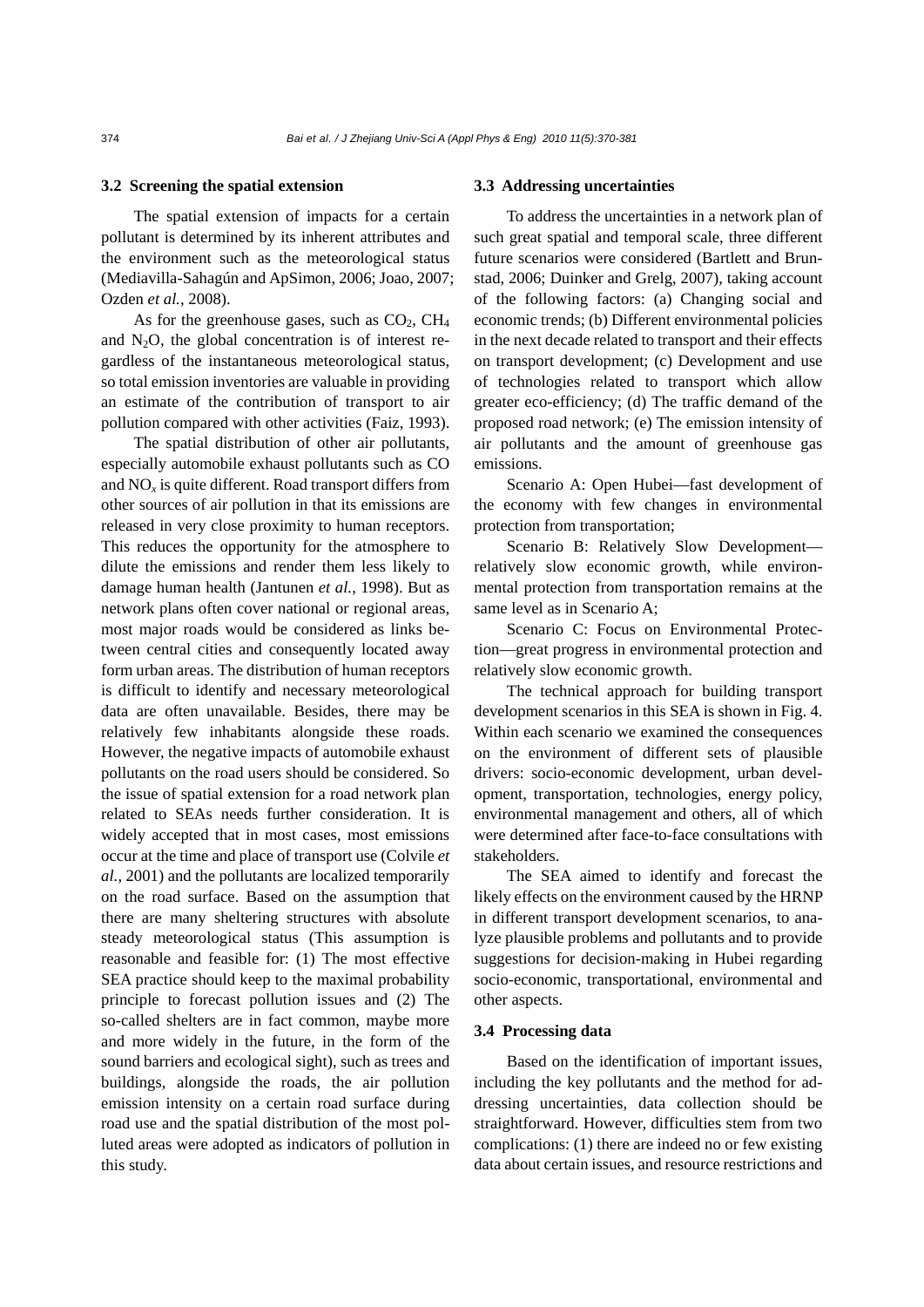

**Fig. 4 Technical flowchart for scenario analysis**

decision-making deadlines limit the amount of data that can be collected; (2) There are plenty of existing data but they are of low quality. These data are kept by different sectors having preferences for different scales. In this context, data abuse is possible.

In this SEA, traffic volumes in both 2010 and 2020 had been predicted and listed in the HRNP for each road section among the main cities in Hubei. The traffic volume of a particular road corridor in each scenario was adjusted according to the predicted traffic volume. The distribution of vehicle types, including light-duty passenger cars, heavy-duty buses, and light, medium, and heavy-duty trucks, was set under different assumptions for economic and transportation development (Table 2). Pollutant discharge coefficients (Table 3) (data about pollutant discharge coefficients for other vehicle types are not presented. Please contact authors for details through seacenter@nankai.edu.cn and baiht@nankai.edu.cn) and ratios of vehicles for fuel consumption (Table 4) were selected on the basis of social-economic development and transportation, as well as technology innovations and environmental management measures.

#### **3.5 Building an emission model**

The emission intensity and inventory are affected by the traffic volume, ratio of vehicle types, pollutant discharge coefficient, ratio of vehicles using different fuels (gasoline or diesel oil), and fuel consumption (Sokhi *et al.*, 2008; Sturm *et al.*, 2003; Solazzo *et al.*, 2009). The calculation of the intensity of a certain air pollutant emission is described below. The total inventory can also be obtained by consideration of the road length and use time.

Air pollutant emissions can be divided in two parts according to the fuel: gasoline-powered motor vehicles and diesel-powered motor vehicles.

$$
P = P_g + P_d, \tag{1}
$$

where  $P$  is the intensity of air pollutant emission on a certain road section (t/km).  $P_g$  and  $P_d$  refer to the intensity of air pollutant emission from gasolinepowered motor vehicles and diesel-powered motor vehicles, respectively, on a certain road section (t/km). Eq. (1) is applicable to any situation in transport development.

As for  $P_{\alpha}$  and  $P_{d}$ , several parameters, such as the number of motor vehicles, emission factors and fuel consumption, would be employed using Eqs. (2) and (3).

$$
P_{g} = \sum A_{gi} \cdot E_{gi} \cdot L_{gi} \cdot \rho_{g} \times 10^{-11},
$$
 (2)

where  $A_{gi}$  is the number of gasoline-powered motor vehicles of type  $i$  (vehicle),  $E_{gi}$  is the emission factor of the air pollutant from gasoline-powered motor vehicles of type  $i$  (g/kg fuel),  $L_{gi}$  is fuel consumption per 100 km of gasoline-powered motor vehicles of type *i* (L/100 km vehicle) and  $\rho_{\rm g}$  is the density of gasoline  $(747 \text{ kg/m}^3)$ .

$$
P_{\rm d} = \sum A_{\rm di} \cdot E_{\rm di} \cdot L_{\rm di} \cdot \rho_{\rm d} \times 10^{-11},\tag{3}
$$

where  $A_{di}$  is the number of diesel-powered motor vehicles of type  $i$  (vehicle),  $E_{di}$  is the emission factor of the air pollutant from diesel-powered motor vehicles of type  $i$  (g/kg fuel),  $L_{di}$  is the fuel consumption per 100 km of diesel-powered motor vehicles of type *i*  (L/100 km vehicle) and  $\rho_d$  is the density of diesel oil  $(840 \text{ kg/m}^3)$ .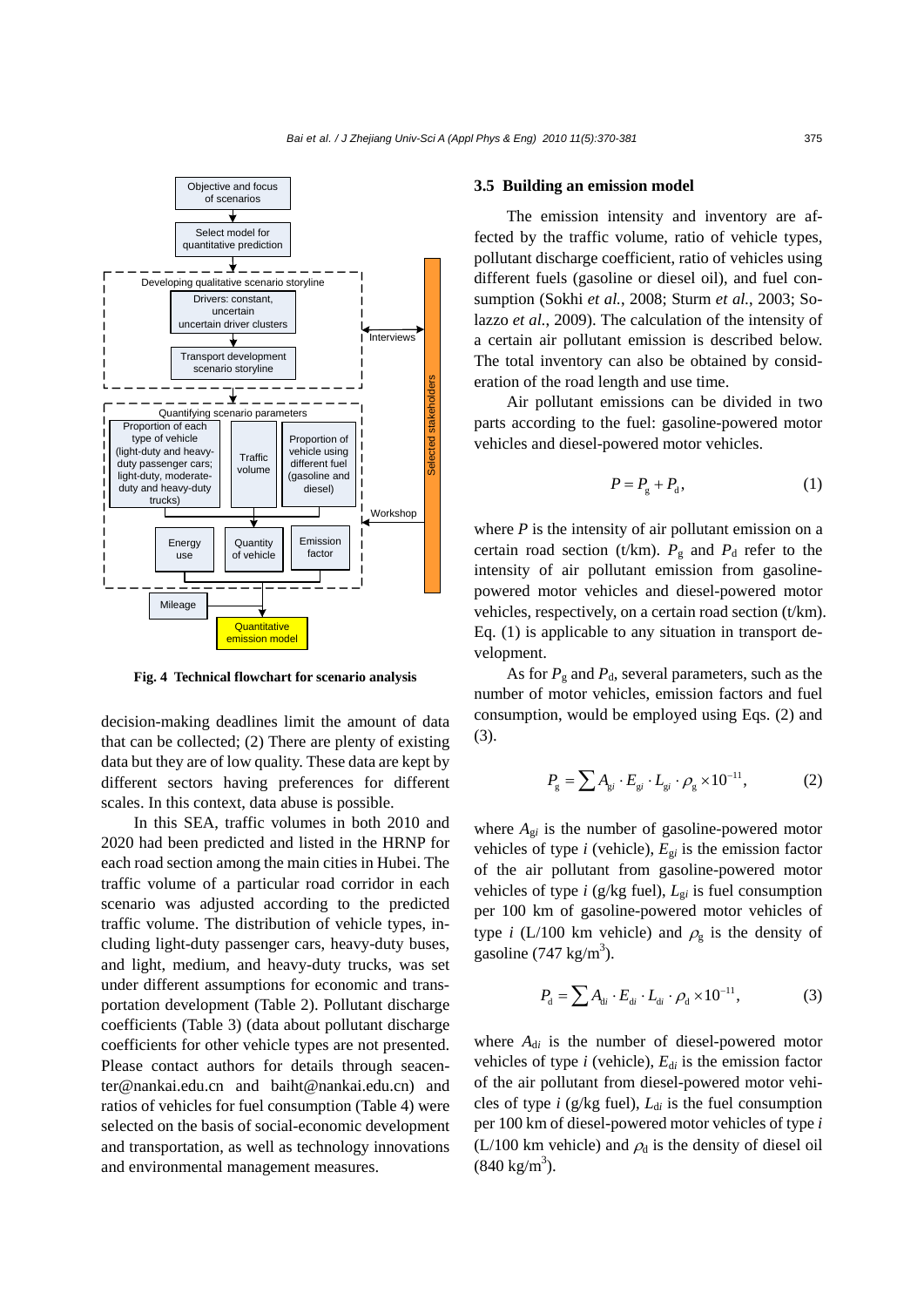| Scenario | Year |                           | Distribution of vehicle types (%) |                |                           |       |            |  |  |  |  |
|----------|------|---------------------------|-----------------------------------|----------------|---------------------------|-------|------------|--|--|--|--|
|          |      | GDP growth<br>rate $(\%)$ |                                   | Passenger cars | Trucks                    |       |            |  |  |  |  |
|          |      |                           | Light-duty<br>Heavy-duty          |                | Light-duty<br>Medium-duty |       | Heavy-duty |  |  |  |  |
| A        | 2010 | 14                        | 6.00                              | 34.00          | 6.00                      | 27.00 | 27.00      |  |  |  |  |
|          | 2020 | 12                        | 11.25                             | 33.75          | 5.50                      | 27.50 | 22.00      |  |  |  |  |
| B        | 2010 | 10                        | 3.00                              | 27.00          | 8.40                      | 29.40 | 32.20      |  |  |  |  |
|          | 2020 | 9                         | 5.25                              | 29.75          | 6.50                      | 29.25 | 29.25      |  |  |  |  |
| C        | 2010 | 8                         | 2.80                              | 32.20          | 6.50                      | 26.00 | 32.50      |  |  |  |  |
|          | 2020 | 7                         | 4.00                              | 36.00          | 6.00                      | 25.20 | 28.80      |  |  |  |  |

**Table 2 Adjusted traffic volumes and distribution of vehicle types** 

**Table 3 Pollutant discharge coefficients for light-duty passenger cars** 

|               |      | Fuel consumption     |       | Pollutant discharge coefficients $(g/kg)$                                              |      |          |      |                 |         |                 |      |        |      |
|---------------|------|----------------------|-------|----------------------------------------------------------------------------------------|------|----------|------|-----------------|---------|-----------------|------|--------|------|
| Scenario Year |      | $(L/100 \text{ km})$ |       | CO                                                                                     |      | $NO_{r}$ |      | CO <sub>2</sub> |         | CH <sub>4</sub> |      | $N_2O$ |      |
|               |      | Gasoline             |       | Diesel Gasoline Diesel Gasoline Diesel Gasoline Diesel Gasoline Diesel Gasoline Diesel |      |          |      |                 |         |                 |      |        |      |
| A             | 2010 | 14.00                | 12.00 | 57.93                                                                                  | 6.04 | 4.55     | 6.62 | 3172.31         | 3172.31 | 0.37            | 0.12 | 1.810  | 0.14 |
|               | 2020 | 11.50                | 10.50 | 45.92                                                                                  | 7.35 | 4.67     | 6.88 | 3172.31 3172.31 |         | 0.28            | 0.08 | 1.890  | 0.13 |
| B             | 2010 | 15.00                | 13.00 | 57.93                                                                                  | 6.04 | 4.55     | 6.62 | 3172.31 3172.31 |         | 0.37            | 0.12 | 1.810  | 0.14 |
|               | 2020 | 12.05                | 10.50 | 45.92                                                                                  | 7.35 | 4.67     | 6.88 | 3172.31         | 3172.31 | 0.28            | 0.08 | 1.892  | 0.13 |
| C             | 2010 | 14.00                | 12.00 | 45.92                                                                                  | 7.35 | 4.67     | 6.88 | 3172.31         | 3172.31 | 0.28            | 0.08 | 1.892  | 0.13 |
|               | 2020 | 10.50                | 9.50  | 38.96                                                                                  | 7.54 | 3.07     | 5.68 | 3172.31         | 3172.31 | 0.25            | 0.06 | 0.453  | 0.09 |

|               |      | Ratio of vehicles powered by different fuels |          |                  |        |                   |        |                    |        |                   |        |  |  |
|---------------|------|----------------------------------------------|----------|------------------|--------|-------------------|--------|--------------------|--------|-------------------|--------|--|--|
| Scenario Year |      | Light-duty cars                              |          | Heavy-duty buses |        | Light-duty trucks |        | Medium-duty trucks |        | Heavy-duty trucks |        |  |  |
|               |      | Gasoline                                     | Diesel   | Gasoline         | Diesel | Gasoline          | Diesel | Gasoline           | Diesel | Gasoline          | Diesel |  |  |
| A             | 2010 | 1.00                                         | 0        | 0.13             | 0.87   | 0.97              | 0.03   | 0.10               | 0.90   | $\theta$          | 1.00   |  |  |
|               | 2020 | 0.95                                         | 0.05     | 0.08             | 0.92   | 0.90              | 0.10   | 0.05               | 0.95   | $\theta$          | 1.00   |  |  |
| B             | 2010 | 1.00                                         | $\Omega$ | 0.13             | 0.87   | 0.98              | 0.02   | 0.11               | 0.89   | $\Omega$          | 1.00   |  |  |
|               | 2020 | 0.98                                         | 0.02     | 0.10             | 0.90   | 0.92              | 0.08   | 0.08               | 0.92   | $\Omega$          | 1.00   |  |  |
| C             | 2010 | 0.95                                         | 0.05     | 0.10             | 0.90   | 0.90              | 0.10   | 0.05               | 0.95   | $\theta$          | 1.00   |  |  |
|               | 2020 | 0.80                                         | 0.20     | 0                | 1.00   | 0.80              | 0.20   | $\Omega$           | 1.00   | $\Omega$          | 1.00   |  |  |

$$
T_{\text{GHG}} = \sum_{j} P_j \cdot l_j,\tag{4}
$$

where  $T<sub>GHG</sub>$  is the total emission inventories for greenhouse gases  $(t)$ ,  $P_j$  is the intensity of greenhouse gases emission on a certain road section of *j* (t/km), and  $l_i$  is the length of a certain road section of  $j$  (km).

Based on the emission intensity results of each road section, quantitative statistics tools, including Microsoft Office Excel and MatLab, were used to analyze the characteristics of the data clusters (maximum intensity, growth rate, etc.). The spatial

distribution of the pollution was given simply by ArcGIS9. The results provide a basis for scientific proposals including mitigation measures.

#### **3.6 Quantitative assessment**

### 3.6.1 Emissions of key air pollutants

The predicted emissions of key pollutants in 2010 and 2020 for each road section under the three scenarios are presented in Figs. 5–8.

For the 'Open Hubei' scenario (Scenario A), the CO emission intensities in 2010 in most roads are less than 0.20 t/(km·d), except for nine highway sections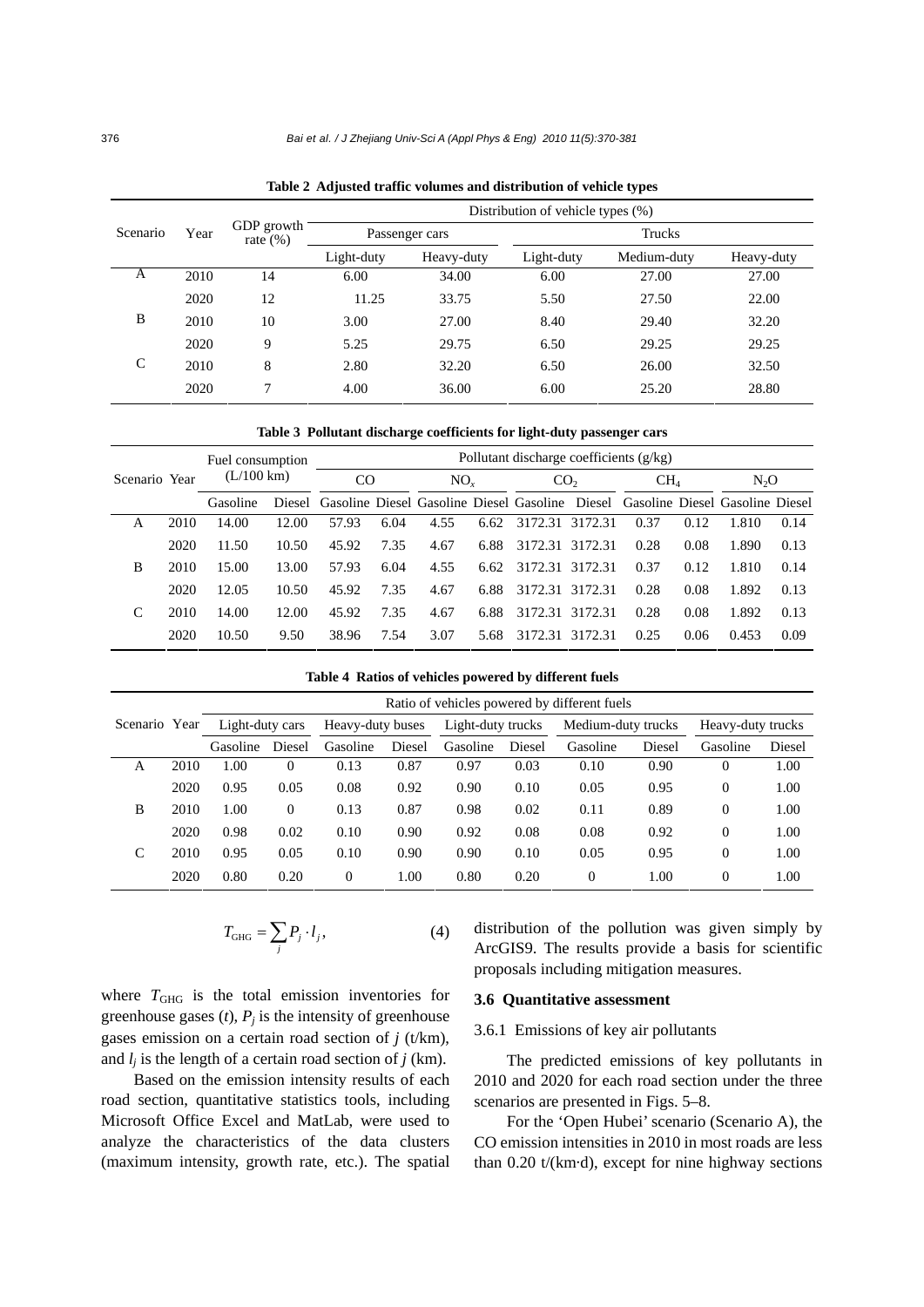concentrated mainly in the regions of the Wuhan City Circle and areas on the Jianghan Plain around Jingzhou and Yichang. Most road sections have NO*<sup>x</sup>* emission intensities of less than 0.1 t/(km·d), with a similar distribution of CO. By 2020, emission intensities of both CO and  $NO<sub>x</sub>$  are much higher than those in 2010, and the pollution of  $NO<sub>x</sub>$  is more serious. The geographic distribution of both emissions tends to cover all the sections.

Under the assumption of relatively slow economic development (Scenario B), the CO emission intensities in most road sections are lower than 0.10 t/(km·d). However, it is predicted that the emission intensity will rise significantly from 2010 to 2020,



**Fig. 5 Results for CO and NO***x* **emission intensities in different scenarios. (a) Open Hubei (Scenario A); (b) Relative slow development (Scenario B); (c) Focus on environmental protection (Scenario C)** 



**Fig. 6** Increasing rates of CO and NO<sub>*x*</sub> emission intensities in different scenarios. (a) Open Hubei (Scenario A); (b) **Relative slow development (Scenario B); (c) Focus on environmental protection (Scenario C)**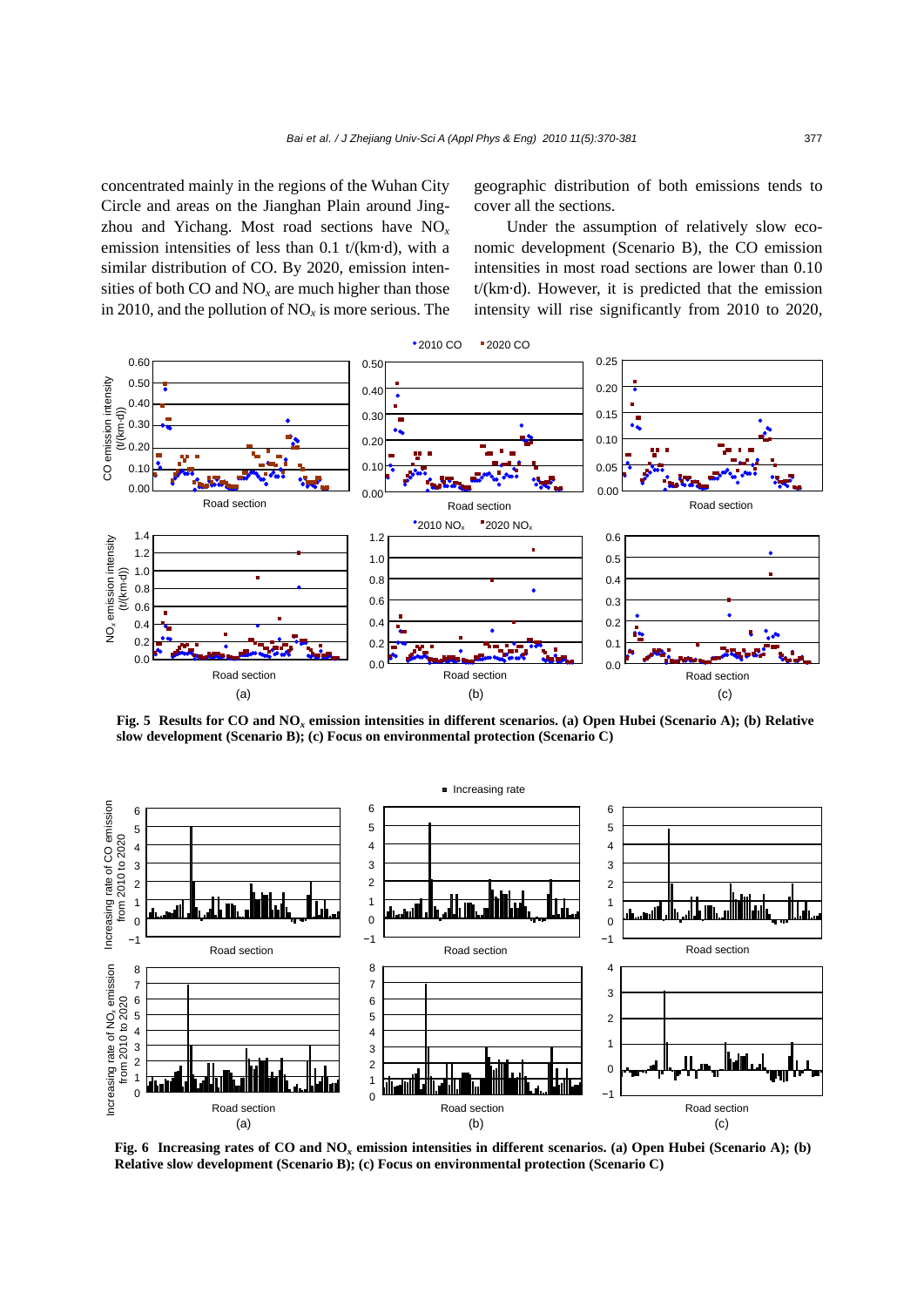

**Fig. 7 Geographic distribution of CO emission intensity in different scenarios. (a) Scenario A; (b) Scenario B; (c) Scenario C** 

with 31 road sections with CO emissions exceeding 0.10 t/(km·d). Only a few roads reduce their emission intensity. Meanwhile, the trend for  $NO<sub>x</sub>$  emission up to 2020 is the same as that for CO and no road would be expected to show a decrease in its emission



**Fig. 8 Geographic distribution of NO***x* **emission intensity in different scenarios. (a) Scenario A; (b) Scenario B; (c) Scenario C** 

intensity. In this scenario, the emission intensities increase to a relatively large extent and cover the whole province.

A descending trend for CO emission for some road sections would appear if there were a focus on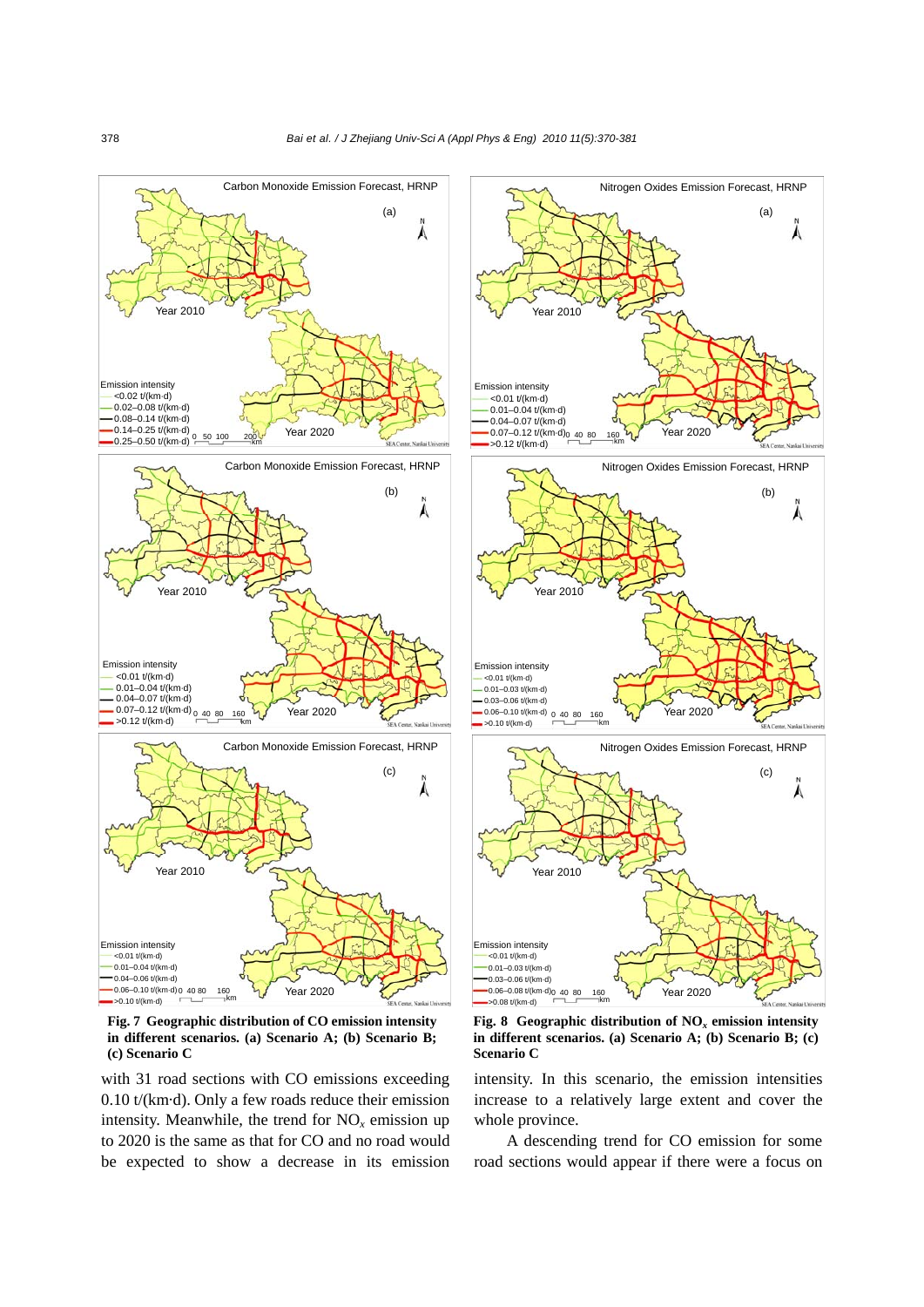environmental protection (Scenario C). The emission intensities of  $NO<sub>x</sub>$  in 2020 would also decrease, except for four roads belonging to the Longitudinal 2 highway. Almost half of the road sections show a decreasing trend in  $NO<sub>x</sub>$  emissions. The geographic distribution of emissions in Scenario C is also similar to those of Scenarios A and B (Figs. 7 and 8).

## 3.6.2 Emission inventory for greenhouse gases

According to the model described above, total emission inventories for greenhouse gases, including  $CO<sub>2</sub>$ , CH<sub>4</sub>, and N<sub>2</sub>O, caused by HRNP in each scenario in the years 2010 and 2020, were calculated (Table 5).

The greenhouse gas emissions in Scenario A, "Open Hubei", are the highest, while those in Scenario C, "Focus on Environmental Protection", are the lowest. The total emissions of greenhouse gases in Hubei caused by the HRNP show an increasing trend. Clearly, environmental protection measures are effective in reducing greenhouse gas emissions.

#### **3.7 Conclusion**

Based on the above calculations: (1) Emissions of CO and NO*x* show a similar distribution in Hubei province, but the pollutant emission intensity is different for each pollutant and each road section; (2) Emissions in eastern Hubei are much higher than those in western Hubei, especially in the regions of the Wuhan City Circle and areas on the Jianghan Plain around Jingzhou and Yichang (two sub-central cities in Hubei). This is because these regions are the most developed areas in Hubei, with the highest road density and the biggest transportation demand; (3) The total energy consumption in the three scenarios show upward trends because of the increase in traffic volumes. Scenario A has the highest energy consumption and Scenario C the lowest; (4) Highway sections with high air emissions lie mostly on two key highways. These roads are parts of the national highway network, bearing high transportation

pressures throughout the country and therefore have relatively high levels of air pollution. Consequently, detailed environmental protection measures should be proposed under the EIA and implemented effectively in the future, targeting particular highway sections; (5) For emissions of both air pollutants and greenhouse gases, air quality can be improved effectively not only by using high-technology and encouraging energy savings, but also by improving and enforcing environmental protection regulations.

Although the formal legal arrangements for SEA in China have been in place on paper for more than six years, the application of the SEA process has been slow to develop. The EIA Law does not include the whole strategic process. One reason for this is the lack of effective methodologies for the evaluation of the potential environmental impacts. As one of the World Bank's seven pilot projects, the Strategic Environmental Assessment (SEA) of the Hubei Road Network Plan (2002–2020) focused on the technological innovation of evaluation methods. This case, a typical retrospective SEA, paid more attention to assessing the environmental impacts caused by the implementation of the approved plan. In this study, we described the integrated framework needed to address the air quality issues in a transport SEA by taking uncertainties and data/scale issues into account. Pollutant emission intensity was taken as a focus as well as the spatial distribution of the most polluted areas. Following the SEA, we conducted a quantitative assessment using given emission equations and analyzed the data with statistical tools and GIS software. Finally, a checklist of evaluation results and countermeasures was proposed to prevent or alleviate future adverse impacts. From a methodological point of view, this framework has proved to be an effective tool for use in a transport SEA process to assist with the interpretation of road network air pollutant emissions, and the feedback from the World Bank is that the framework is "so interesting and useful". Some countermeasures have been taken on board in the plan

**Table 5 Results of greenhouse gas emission inventory in Hubei** 

| Green-<br>house gas | Emission quantity $(t/d)$ |              |                         |      |              |                           |                                   |             |                         |  |  |
|---------------------|---------------------------|--------------|-------------------------|------|--------------|---------------------------|-----------------------------------|-------------|-------------------------|--|--|
|                     | Open Hubei                |              |                         |      |              | Relative slow development | Focus on environmental protection |             |                         |  |  |
|                     | 2010                      | 2020         | Increasing rate $(\% )$ | 2010 |              | 2020 Increasing rate (%)  | 2010                              | 2020        | Increasing rate $(\% )$ |  |  |
| CO <sub>2</sub>     |                           | 73.27 123.03 | 67.91                   |      | 59.95 114.35 | 90.75                     |                                   | 50.30 94.95 | 88.77                   |  |  |
| $CH_4$              | 5.29                      | 7.53         | 42.34                   | 4.27 | 6.33         | 48.24                     | 2.68                              | 4.24        | 58.21                   |  |  |
| N <sub>2</sub> O    | 5.62                      | 15.13        | 169.22                  | 4.25 | 11.67        | 174.59                    | 4.32                              | 3.20        | $-25.93$                |  |  |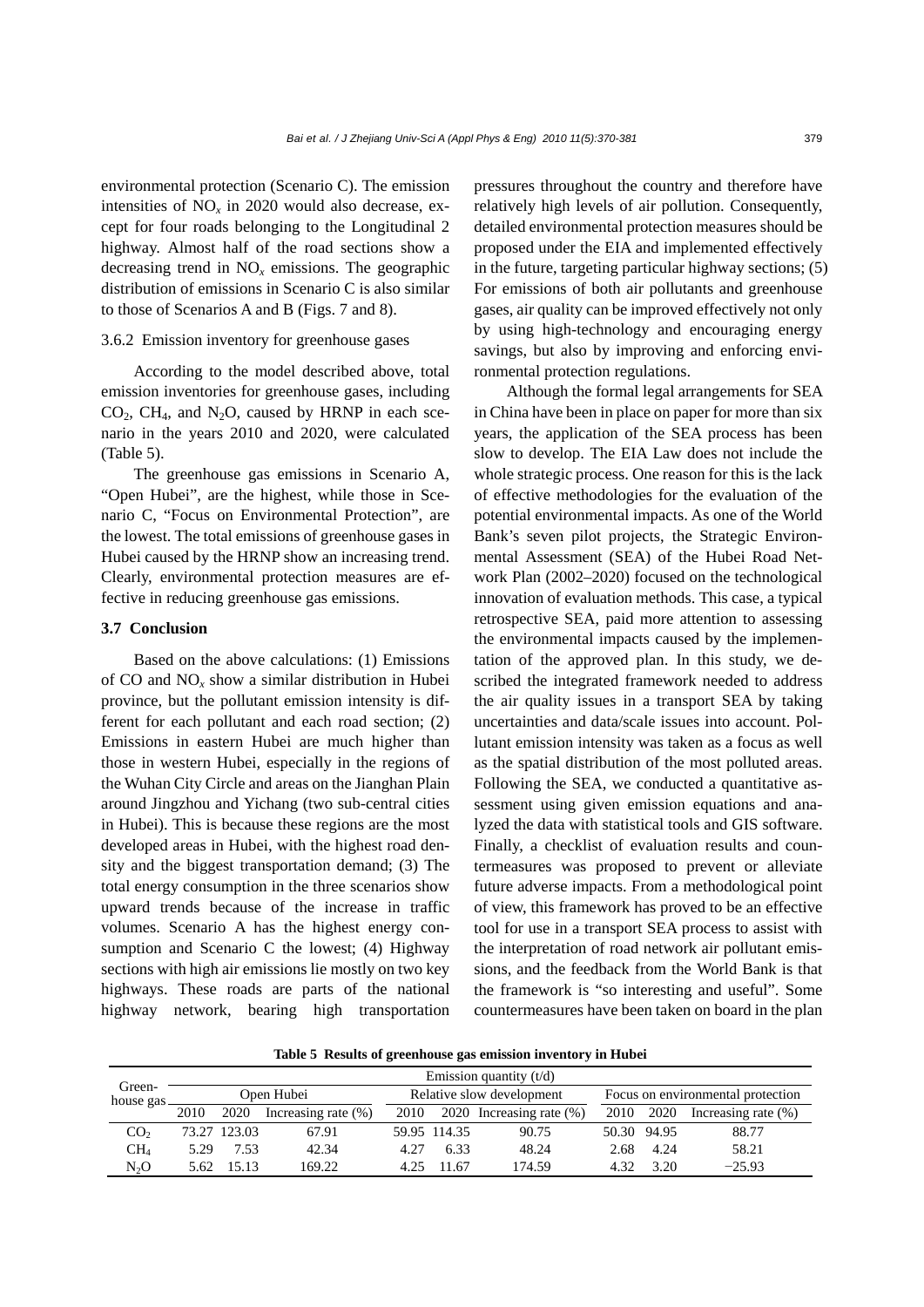implementation process and the environmental management capacity of the transport authorities in Hubei has also been strengthened through the institutional recommendations and various action plans.

## **4 Discussion**

For the SEA is becoming a useful policy tool, it must be integrated into the strategic planning and decision-making processes from the start. However, in the case discussed in this paper, the transport plan had already been completed and approved before the SEA was conducted. Therefore, the SEA has to focus on the environmental challenges and opportunities associated with implementing the plan in the future, and on strengthening institutional capacities in the transport authorities in Hubei for managing these environmental risks. This SEA is being implemented in a rather mechanical way to fulfil legal requirements. Measures to mitigate negative impacts are hardly considered. Thus, most countermeasures are not included in the decision-making process when road plans and other investment projects are considered in Hubei. The key issue is how to ensure integration of SEA in the planning and decision-making process as early as possible. This will require a new way of thinking and of preparing policies and plans in China. Institutions will have to cooperate much more closely and share information and data. The long-term goal should be to build constituencies and transparent processes that allow for the voices of those most affected by environmental degradation to be heard and that ensure that the authorities are held accountable for acting on the needs of vulnerable groups.

Lack of data is a key challenge during the evaluation process, especially in China. Because of a lack of previous analysis, the SEA work discussed in this paper had to start almost from scratch when assessing the various effects of the plan. Considerable time and effort was spent on trying to find primary data and other studies of road projects or similar from the transport sector that could be used in the air assessment. Environmental monitoring data exist for some cities in Hubei, but the road network goes mostly through rural areas. Thus, there was no environmental baseline information for these areas for air emission concentrations. Useful data do exist, but these are seldom fully available. Local authorities are monitoring air pollution in cities but it is hard to get access to the results, especially time series data. Even if data exist they are not commonly shared, even within the same institution. Great effort should be made to establish an environment for data creation and exchange to improve the quality of the SEA assessments. This would likely have to start at the top level among central government agencies and gradually spread down to provincial and local levels.

Openness about negative impacts from plans and open discussion of the various effects is difficult during a project, because the plan "owner" always has a vested interest in the plan being realized without having to implement too many mitigation measures. This may be an even greater challenge which needs time and effort to overcome. In China, stakeholders are very cautious about how they and their issues are dealt with in the SEA, and concerned that the effects on their interests or grievances are presented in a fair way. Above all, it is important for most groups that they are not marginalised in the analysis and participation process compared to other groups. In this SEA, the main focus at the final workshop was on the analytical results of the effects of the plan, and several stakeholders had detailed comments on how their issues and areas were presented. Some stakeholders felt that their concerns were not properly presented, and given too little space in the final SEA report. Consequently, the implementation of most of the recommendations and countermeasures proposed by the SEA should not be taken for granted. Even when the recommendations are endorsed, their follow up is not guaranteed as various stakeholder groups try to capture the changes. In particular, proposed institutional changes that require great effort and perhaps also changes in the way various institutions interact should be expected to meet considerable resistance. Therefore, a monitoring scheme is crucial to follow up the recommendations and ensure their implementation. Also, strong external support to the committed agency in charge of the changes would be necessary.

#### **References**

- Ahrens, C.D., 2003. Meteorology Today—An Introduction to Weather, Climate and the Environment (7th Ed.). Thomson Brooks/Cole, California.
- Bai, Y., Wu, J., Zhu, T., 2004. Theories and practices on strategic environmental assessment of urban transportation plan in the Euramerican countries. *Environmental Protection in Transportation*, **25**:40-43.